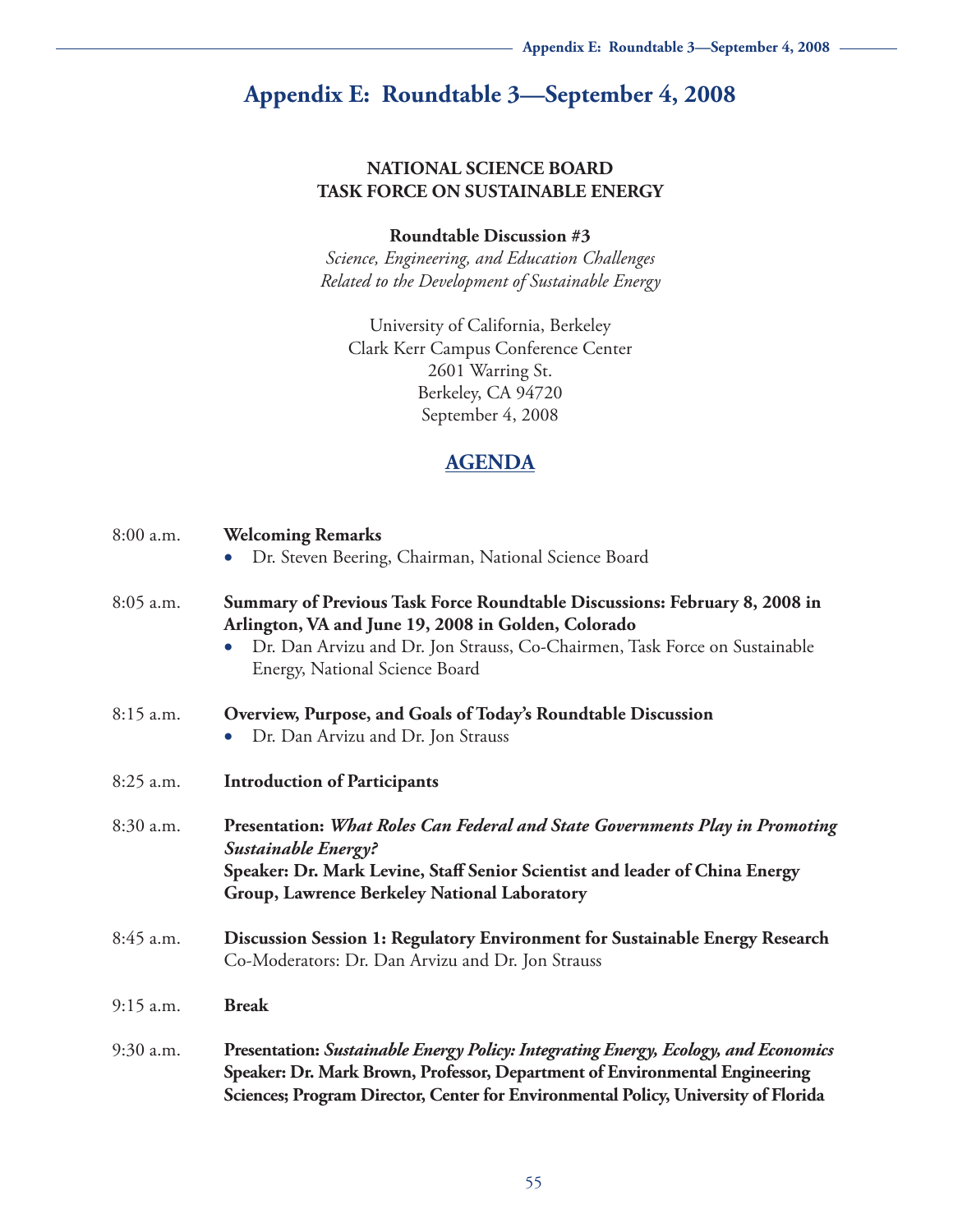**Building a Sustainable Energy Future: U.S. Action for an Effective Energy Economy Transformation**

| $9:55$ a.m. | Discussion Session 2: Sustainable Energy Policy: Integrating Energy, Ecology,<br>and Economics<br>Co-Moderators: Dr. Dan Arvizu and Dr. Jon Strauss                                                                                                                                                            |
|-------------|----------------------------------------------------------------------------------------------------------------------------------------------------------------------------------------------------------------------------------------------------------------------------------------------------------------|
| 10:55 a.m.  | Presentation: A Renewable Energy Perspective: Financing, Forecasting, Modeling,<br>and Trajectory<br>Speaker: Mr. Vinod Khosla, Founder and Partner, Khosla Ventures                                                                                                                                           |
| 11:20 a.m.  | <b>Presentation: Federal Support for Sustainable Energy Research</b><br>Speaker: Dr. Daniel M. Kammen, Class of 1935 Distinguished Professor of<br>Energy, University of California, Berkeley; Founding Director, Renewable and<br><b>Appropriate Energy Laboratory</b>                                        |
| 11:45 p.m.  | Discussion Session 3: Public-Private Investment in Sustainable Energy Research<br>Co-Moderators: Dr. Dan Arvizu and Dr. Jon Strauss                                                                                                                                                                            |
| 12:30 p.m.  | Lunch<br>Luncheon Welcoming Remarks: Chancellor Robert Birgeneau, University of<br>California at Berkeley                                                                                                                                                                                                      |
| 12:40 p.m.  | Luncheon Presentation: Net Zero Energy, High-Performance Green Buildings:<br>Rationale and Vision for the Federal R&D Agenda<br>Speaker: Dr. S. Shyam Sunder, Director, Building and Fire Research Laboratory,<br>National Institute of Standards and Technology, United States Department of<br>Commerce      |
| $1:40$ p.m. | <b>Break</b>                                                                                                                                                                                                                                                                                                   |
| $1:55$ p.m. | Presentation: Advancing Public Awareness of Topics in Sustainable Energy<br>Speaker: Dr. Eric R.A.N. Smith, Professor, Department of Political Science and<br>Environmental Studies Program, University of California, Santa Barbara                                                                           |
| $2:20$ p.m. | Presentation: Education in Sustainable Energy and Global Sustainability: NSF<br><b>Context</b><br>Speaker: Dr. Al DeSena, Program Director, Division of Research on Learning<br>in Formal and Informal Settings (DRL), National Science Foundation;<br><b>Coordinator, Lifelong Learning Cluster, DRL, NSF</b> |
| $2:45$ p.m. | Discussion Session 4: Public Awareness and Education of Sustainable Energy<br>Co-Moderators: Dr. Dan Arvizu and Dr. Jon Strauss                                                                                                                                                                                |
| $4:00$ p.m. | Presentation with Q&A: Current Sustainable Energy Initiatives in NSF's<br>Directorate for Mathematical & Physical Sciences<br>Speaker: Dr. Tony Chan, Assistant Director, Directorate for Mathematical &<br><b>Physical Sciences, National Science Foundation</b>                                              |
| $4:30$ p.m. | <b>Summary and Next Steps for the Task Force</b><br>Dr. Dan Arvizu and Dr. Jon Strauss                                                                                                                                                                                                                         |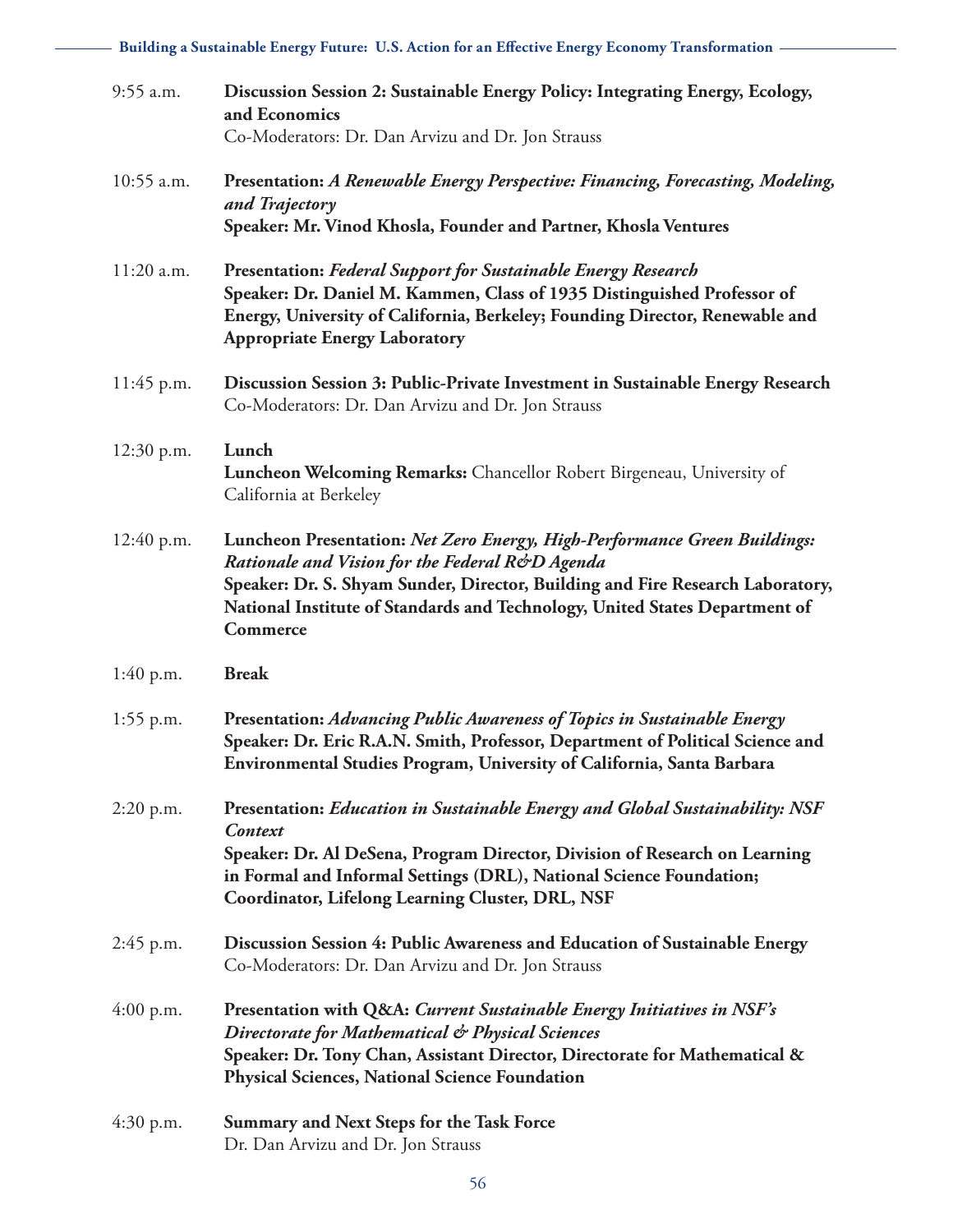| Name                                       | <b>Affiliation</b>                                                                                                                                                                                            |  |  |  |
|--------------------------------------------|---------------------------------------------------------------------------------------------------------------------------------------------------------------------------------------------------------------|--|--|--|
| <b>National Science Board Participants</b> |                                                                                                                                                                                                               |  |  |  |
| Dr. Dan E. Arvizu                          | Co-Chairman, Task Force on Sustainable Energy, National Science<br>Board                                                                                                                                      |  |  |  |
| Dr. Jon C. Strauss                         | Co-Chairman, Task Force on Sustainable Energy, National Science<br>Board                                                                                                                                      |  |  |  |
| Dr. Mark R. Abbott                         | Task Force on Sustainable Energy Member, National Science Board                                                                                                                                               |  |  |  |
| Dr. Steven C. Beering                      | Chairman, National Science Board                                                                                                                                                                              |  |  |  |
| Dr. Camilla P. Benbow                      | Task Force on Sustainable Energy Member, National Science Board                                                                                                                                               |  |  |  |
| Dr. Patricia D. Galloway                   | Task Force on Sustainable Energy Member, National Science Board                                                                                                                                               |  |  |  |
| Dr. José-Marie Griffiths                   | Task Force on Sustainable Energy Member, National Science Board                                                                                                                                               |  |  |  |
| Dr. Douglas D. Randall                     | Task Force on Sustainable Energy Member, National Science Board                                                                                                                                               |  |  |  |
| Mr. Arthur K. Reilly                       | Task Force on Sustainable Energy Member, National Science Board                                                                                                                                               |  |  |  |
| Dr. Craig R. Robinson                      | Acting Executive Officer, National Science Board                                                                                                                                                              |  |  |  |
| Participants                               |                                                                                                                                                                                                               |  |  |  |
| Dr. Robert Birgeneau                       | Chancellor and Professor of Physics, University of California, Berkeley                                                                                                                                       |  |  |  |
| Dr. Harvey Blanch                          | Chief Science and Technology Officer, Joint BioEnergy Institute;<br>Professor of Chemical Engineering, University of California, Berkeley;<br>Senior Faculty Scientist, Lawrence Berkeley National Laboratory |  |  |  |
| Dr. Carl Blumstein                         | Director, California Institute for Energy and the Environment                                                                                                                                                 |  |  |  |
| Dr. Severin Borenstein                     | Director, University of California Energy Institute; E. T. Grether<br>Professor of Business Economics and Public Policy, Haas School of<br>Business, University of California, Berkeley                       |  |  |  |
| Dr. Mark Brown                             | Professor, Department of Environmental Engineering Sciences;<br>Program Director, Center for Environmental Policy, University of<br>Florida                                                                   |  |  |  |
| Dr. Tony Chan                              | Assistant Director, Directorate for Mathematical & Physical Sciences,<br>National Science Foundation                                                                                                          |  |  |  |
| Dr. Steven Chu                             | Director, Lawrence Berkeley National Laboratory                                                                                                                                                               |  |  |  |
| Mr. John Denniston                         | Partner, Kleiner Perkins Caufield & Byers                                                                                                                                                                     |  |  |  |
| Dr. Al DeSena                              | Program Director, Division of Research on Learning in Formal and<br>Informal Settings (DRL); Coordinator, Lifelong Learning Cluster,<br>DRL, National Science Foundation                                      |  |  |  |
| Dr. Sossina Haile                          | Professor of Materials Science and of Chemical Engineering, California<br>Institute of Technology                                                                                                             |  |  |  |
| Mr. Rich Halvey                            | Energy Program Director, Western Governors' Association                                                                                                                                                       |  |  |  |
| Dr. Zakya Kafafi                           | Division Director, Division of Materials Research, National Science<br>Foundation                                                                                                                             |  |  |  |

## **List of Participants: Roundtable Discussion #3**